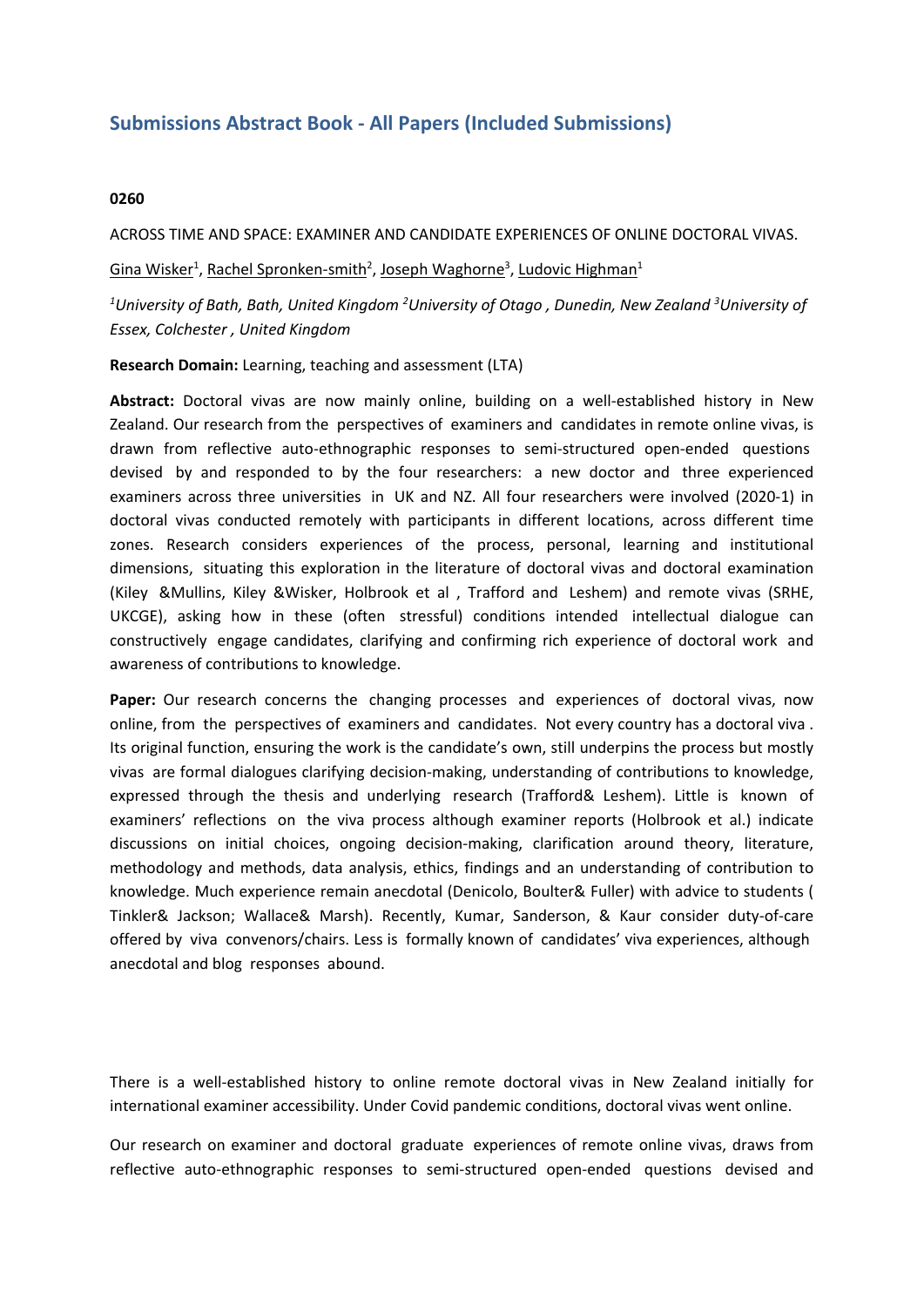produced by the four participant authors: three examiners (UK, New Zealand: 50+ doctoral vivas between us, one new examiner, one doctoral school lead) and one newly-awarded doctor. We focus on doctoral vivas conducted remotely (2020-1) with participants in different locations, across different timezones, considering personal, learning and institutional dimensions, situating this exploration in literature/webinars on doctoral examinations, remote supervision and vivas (SRHE, UKCGE), asking how in these (often stressful) contexts we can constructively engage candidates, clarifying, confirming the rich experience of doctoral work and contributions to knowledge.

Our research considers three dimensions: personal (wellbeing, hierarchy of needs); learning (doctoral vivas as liminal spaces, conceptual threshold crossings) and institutional (contexts, technology quality, access, formal roles). It is theorised considering: (1) *Doctoral liminality - the viva as an accelerated liminal space before the last crossing,* noting the "rite of passage" (Keefer) of the remote viva with "ceremonial patterns" accompanying transitions. This dialogue-based oral examination is now both more formal, in remote online contexts with technology, formal starts, breaks, conclusions, yet experienced in participants' homes, across timezones , distances, culturally and personally inflected contexts. (2)*The viva conceived as <sup>a</sup> conceptual threshold crossing stage* sees doctoral students articulating and defending research choices and findings including <sup>a</sup> "perspective shift" (Keefer) becoming recognised academic researchers (3) *Acquiring the necessary academic capital and liminality* (Bourdieu) to be awarded <sup>a</sup> doctorate, successfully transitioning from student to colleague. Academic capital constructed and evidenced in doctoral vivas is understood as an "institutionalized form of cultural capital based on based on properties such as prior educational achievement, <sup>a</sup> 'disposition' to be academic" (Naidoo). Work on online supervision (Gray&Crosta;Kumar,Taylor; Wisker) and vivas report 'the high-stakes oral nature of the viva made the weeks preceding the event some of the most nerve-wracking' (Inouye), identifying duty-of-care (4) *hierarchy of needs* (Maslow).

All co-researchers were involved in doctoral vivas conducted remotely with participants in different locations, across different timezones. Data collection and analysis occurred via an iterative approach, consistent with collaborative autoethnography. First each co-researcher responded to collectively developed questions including our experiences with vivas in general eg. roles taken in vivas, purpose and challenges of vivas. Then we considered our experiences of remote vivas, including any changes we noted moving to online formats, protocols followed, highs and lows, and whether we felt online vivas are suitable replacements for face-to-face vivas. Second, we exchanged our written/ transcribed accounts, discussing perspectives and insights via Zoom, prompting further thoughts, identifying emerging themes. Third we re-analysed our reflective accounts, confirming and fleshingout emerging themes.[RS1] Fourth we met again via Zoom, planning and commencing co-writing.

COVID-19 meant vivas were fully online, so it was essential to be supported by experienced eConferencing teams, relieving stress for all involved, ensuring smooth experiences, efficiently sorting issues . Vivas during the pandemic seemed to have higher levels of duty-of-care for candidates, ensuring preparedness (at least regarding technology), and genuine checks on welfare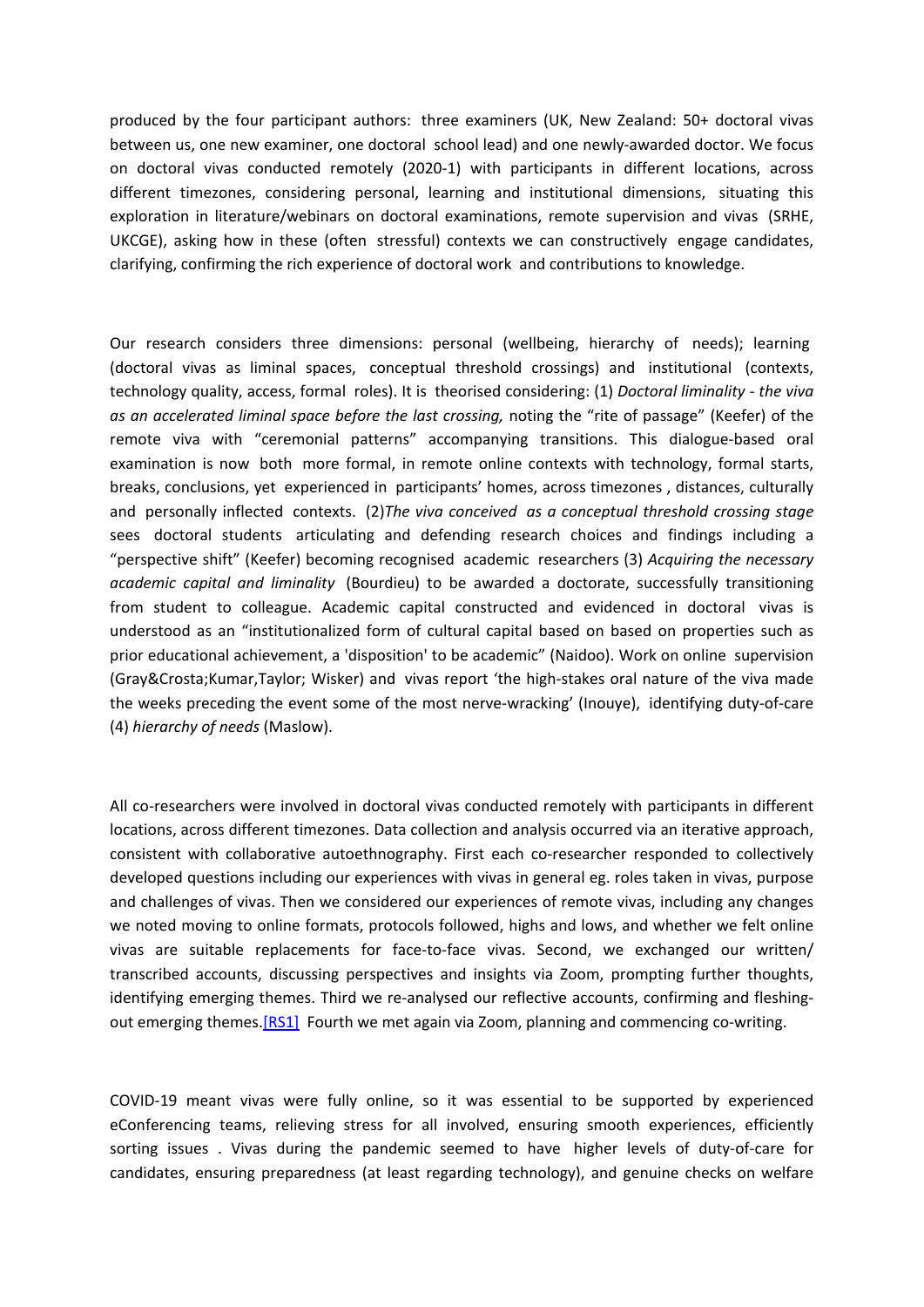(breaks). A loss was the celebration usually occurring at the viva's end: 'As <sup>a</sup> supervisor involved in <sup>a</sup> recent viva, hitting 'leave meeting' seemed a deflating end to an otherwise very good viva'. However, levels of engagement in intellectual debate seemed unchanged.

The remote online viva is <sup>a</sup> challenging, highly intellectual, dialogic experience enabled by technology . Distanced yet close, collegial, yet lone, domestic, personal.

could put something in here about creating vignettes too [RS1]

**References:** Bourdieu, P.,(1996) Understanding *Theory, Culture & Society,* Vol 13:2.17-37.

Denicolo, P.M.,Boulter, C.J.,Fuller,M.I.,(2000). Sharing reflections on the experience of doctoral assessment: the voices of supervisors and examiners. *Network:Newsletter of the British Sociological Association*. 56:7

 Gray, M.A., & Crosta, L.(2019). New perspectives in online doctoral supervision: <sup>a</sup> systematic literature review. Studies in Continuing Education, 41(2), 173-190.

Holbrook A., Bourke, S., Fairburn H., and Lovit T (2007 Examiner comment on the literature review in PhD thesis Studies in Higher Education 30:2

Inouye 'Reflections on an (online) viva' <https://drhiddencurriculum.wordpress.com/?s=Kelsey> 25 February, 2021 )

Jackson, C. and Tinkler, P. (2002) In the dark? Preparing for the PhD viva, Quality Assurance in Education (special issue – Quality and Standards in Doctoral Awards), 10 (2): 86-97.

Keefer, J. (2015). Experiencing doctoral liminality as <sup>a</sup> conceptual threshold and how supervisors can use it. *Innovations in Education and Teaching International*, 52(1), 17-28.

Kiley, M. (2004) What examiners comments can tell us about the postgraduate learning environment in Rust C (ed) Improving Student learning: theory research and scholarship. the Oxford centre for staff and learning development, Hinckley, Leicestershire.

Kiley M and Wisker G (2009) threshold concepts in research education and evidence of threshold crossing Higher Education Research and Development 28

Kumar, S., Kumar, V., & Taylor, S. A guide to online supervision. UK Council for Graduate Education. Retrieved from https://supervision.ukcge.ac.uk/cms/wp-content/uploads/A-Guide- to-Online-Supervision-Kumar-Kumar-Taylor-UK-Council-for-Graduate-Education.pdf

Maslow, A. H. (1943). A theory of human [motivation](https://psychclassics.yorku.ca/Maslow/motivation.htm). *Psychological Review, 50*(4), 370-96.